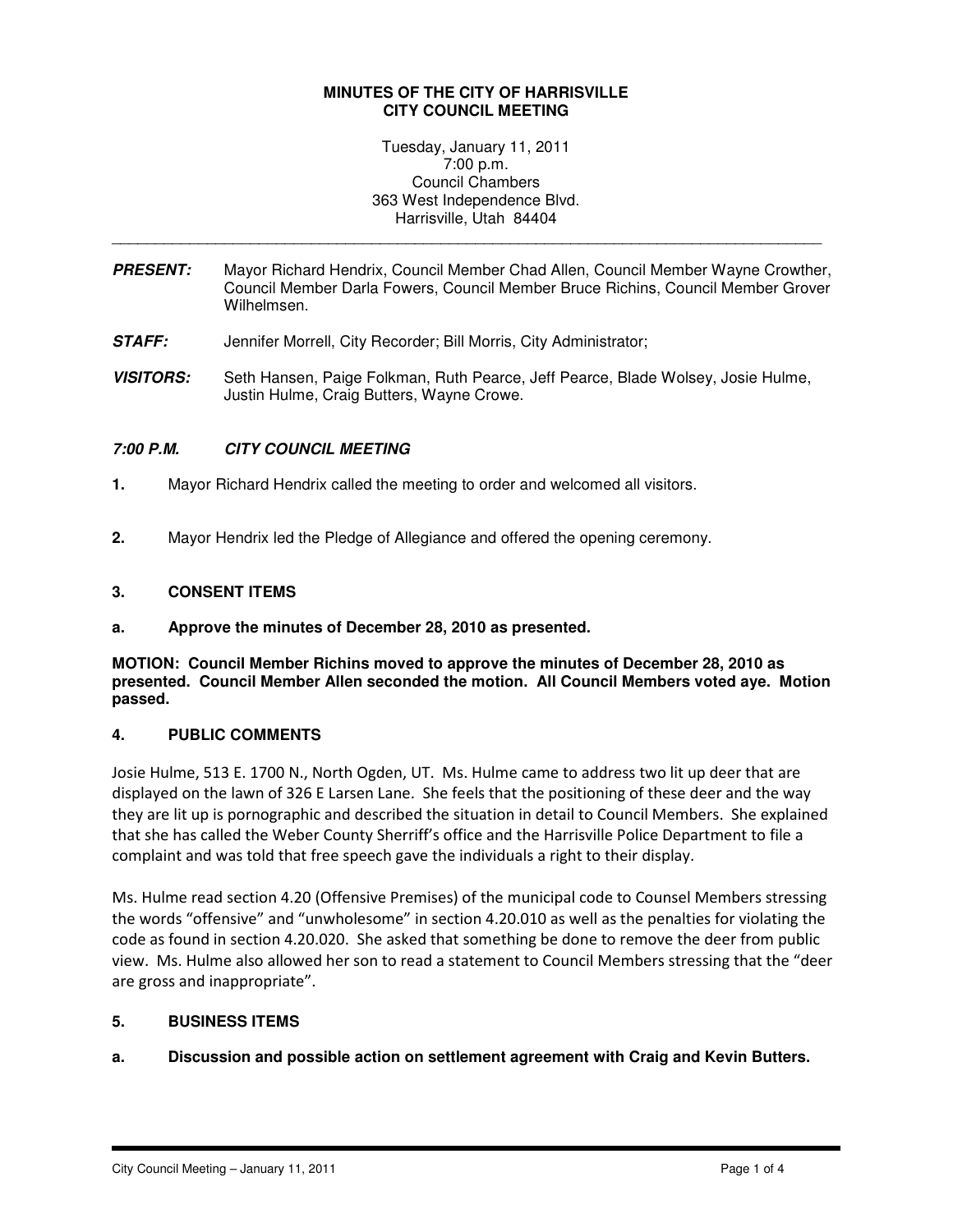Mike Junk, City Attorney, began by addressing Ms. Hulme and said he would work with Chief Jackson to draft a letter asking the owners of the offensive deer display to remove it. He also said they could take some pictures in case further action was needed.

Mr. Junk asked Council Members to accept the settlement agreement that the City has reached with the Butters saying both he and City Administrator Bill Morris feel comfortable with the agreement. He gave Council Members a brief history of what has gone on between the City and the Butters leading up to the settlement agreement. The history he gave is as follows:

The Butters filed a lawsuit challenging the City's denial of a property rezone. The lawsuit was not heard until 2006 when a ruling was given requiring the City rezone certain portions of the Butters property. The City complied with the mandate and rezoned the areas but a debate began on the interpretation of that order. The City felt the uses of the property had to be approved by way of a site plan. The Butters agreed they would go off a site plan but the site plan submitted in 2008 was hand written with temporary parking for employees.

Kevin Butters appeared before the Planning Commission and asked for approval to park temporarily on non-hard surface in the front area of the property. The Planning Commission approved the temporary parking for three years. The Butters appealed that decision and it went to the City Council. Mike Junk advised the Council to deny the appeal and the three year temporary parking. The Council ruled that the Planning Commission overstepped their bounds in granting temporary parking. The Butters asked for a second opinion to see if the Council could deny the appeal as well as strike down the Planning Commission decision on temporary parking. The State Ombudsman reviewed the case and the City received a favorable ruling in December 2009. The Council then sent the site plan back to the Planning Commission to bring it into compliance with City ordinances.

Mr. Junk stated that in the process of working with the Butters on the site plan, another issue was brought to the City when Craig Butters asked to have an emissions shop added to the businesses operated by the Butters (this occurred in March 2010). Mr. Junk explained that although there were a number of different issues, the two issues they focused on were paving of the front area and bringing it into compliance with city ordinances, and determining what businesses were functioning on the premises and ensuring they were all licensed. Mr. Junk also said that at one point in the process they told the Butters they would not accept a hand drawn site plan.

A decision was made to bring the Butters in and review all the issues. One issue brought up by the Butters was the rock wall they paid for to be put between them and the Brown's property. Mr. Junk felt that both parties worked together and also acknowledged that the issue with the landscaping was missed as they went through the process. Mr. Junk asked the Council to accept the agreement. He said accepting the agreement does not mean the landscaping will not be addressed in a future situation stating that any time the Butters change their use they will need to include landscaping when they bring it before the Planning Commission and the Council.

Council Member Allen asked if the boats and RV's stored on the Butter's property was addressed. Mr. Junk said it was not addressed but is something that can be addressed even if this is signed. Council Member Allen also asked if anyone had inspected the drains listed on the site plan as well as the road base being laid for parking. Bill Morris said that is not something that would be done by Public Works or the building inspector. Mr. Morris discussed the concern with roto-mill tailings in the parking area and the concern that they will be tracked out onto the road but said this is something Ogden City has allowed.

Council Member Richins asked Craig Butters about future landscaping listed on the site plan. Mr. Butters said they want to do something with the corner right away and it is something they can do fairly quickly. Council Member Richins mentioned that the current landscaping is only rocks and dirt because the trees are all dead. Mr. Butters said the trees and landscaping were taken out when UDOT widened the road. He explained how they will incorporate the landscaping with the front of the house and make it all come together and shared some of his ideas with Council Members. He acknowledged they will need to bring in some drawings for approval when they get ready to do this.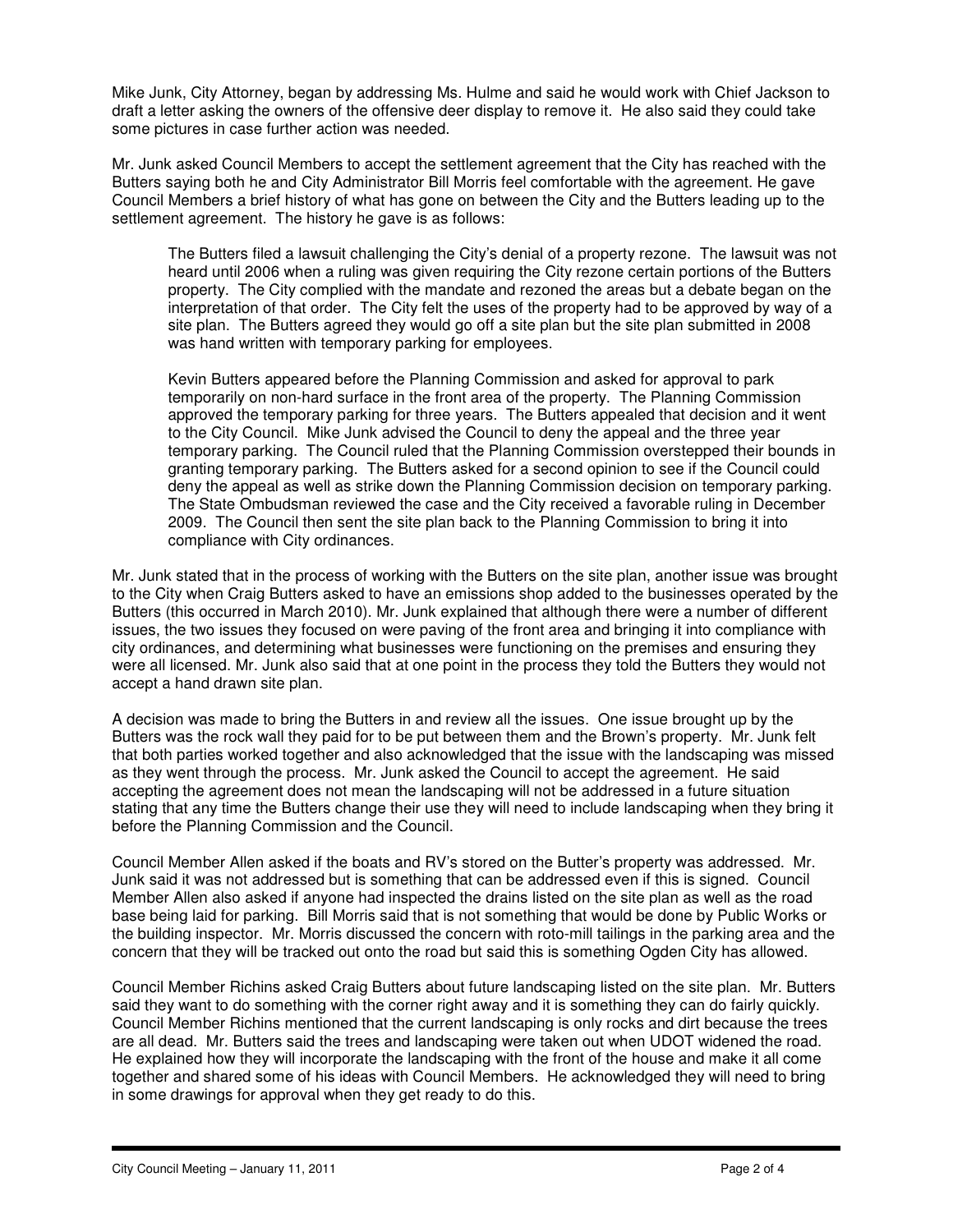Council Member Richins asked Mr. Butters about the proposed emissions center. Mr. Butters discussed their lawsuit with the Health Department and the emissions program saying he no longer needs a separate business license for CJR Emissions because he won the lawsuit so his request for that business license has been cancelled. Council Member Richins questioned the site plan saying there are no dimensions and asked why we are accepting a hand drawn plan. Mr. Morris said the municipal code does not require an engineered site plan. Council Member Crowther had a question about the current number of businesses. Mr. Morris assured the Council that once the settlement agreement is signed they will all be licensed. He also explained the multiple businesses lumped under Butters Companies Office.

**MOTION: Council Member Wilhelmsen motioned to accept the settlement agreement between Harrisville City and Craig and Kevin Butters and authorize the Mayor to sign the agreement. Council Member Richins seconded the motion. Roll call vote was taken. All Council Members voted yes. Motion passed.** 

## **b. Discussion and possible action on reapplication for final approval of Fiera Vista PRUD.**

Council Member Allen asked why this was on the Planning Commission agenda tomorrow night. Bill Morris explained that this expired in November and staff is requesting it be approved subject to approval from the Planning Commission tomorrow night. He said there have been no changes. Council Member Fowers clarified that this is granting access onto West Harrisville Road and asked whether a second access was created. Mr. Morris said everything they are requesting tonight is how it was already approved. He reminded the Council that although Harrisville City does not allow the breakthrough emergency exits this development is in Ogden City and they do allow that type of emergency exit so it is not something the City can control.

Council Member Crowther asked why the application fee was waived. Mr. Morris explained that Mr. Crowe has paid all of his engineering fees which is what the application fee covers. Council Member Crowther suggested tabling it until it is approved by the Planning Commission. Mr. Morris suggested putting it on the consent agenda for the next meeting. Council Member Wilhelmsen thinks it should be approved tonight because nothing has changed and there is nothing to discuss.

**MOTION: Council Member Crowther moved to table approval in the reapplication for final approval of Fiera Vista PRUD until the next meeting and put it on the consent agenda. Council Member Fowers seconded the motion. Council Members Allen, Richins, Crowther, and Fowers voted aye. Council Member Wilhelmsen voted nay. Motion passed.** 

### **c. Discussion and possible action on Ordinance No. 433, Statutory Speed Limit – Larsen Lane and West Harrisville Road.**

Bill Morris explained the ordinance for the speed limit on Larsen Lane and West Harrisville Road. Council Member Fowers expressed concern that the data used in making this decision comes from the Police Department when they spend so little time on West Harrisville Road. She would request that they spend more time patrolling West Harrisville Road enforcing the new speed limit if this is passed. Mr. Morris said he will pass on that request.

Council Member Fowers said she would like to see the speed limit set at 35 mph all the way down. Mr. Morris said it is something that could occur in the future. He explained that this ordinance will take effect 14 days from the time it is posted so that Public Works has time to put up the signs. Council Member Richins asked if there was going to be a sign with an advisory speed. Mr. Morris said that was something discussed at the last Council meeting but no decision was made. He said it is something that can be done without the Council's approval. He explained that this is a statutory speed limit and Council approval is required under the MUTCD. Council Members Allen and Fowers asked if Gene Bingham could look into setting an advisory speed limit and posting signs. Mayor Hendrix said he would have Mr. Bingham look at it.